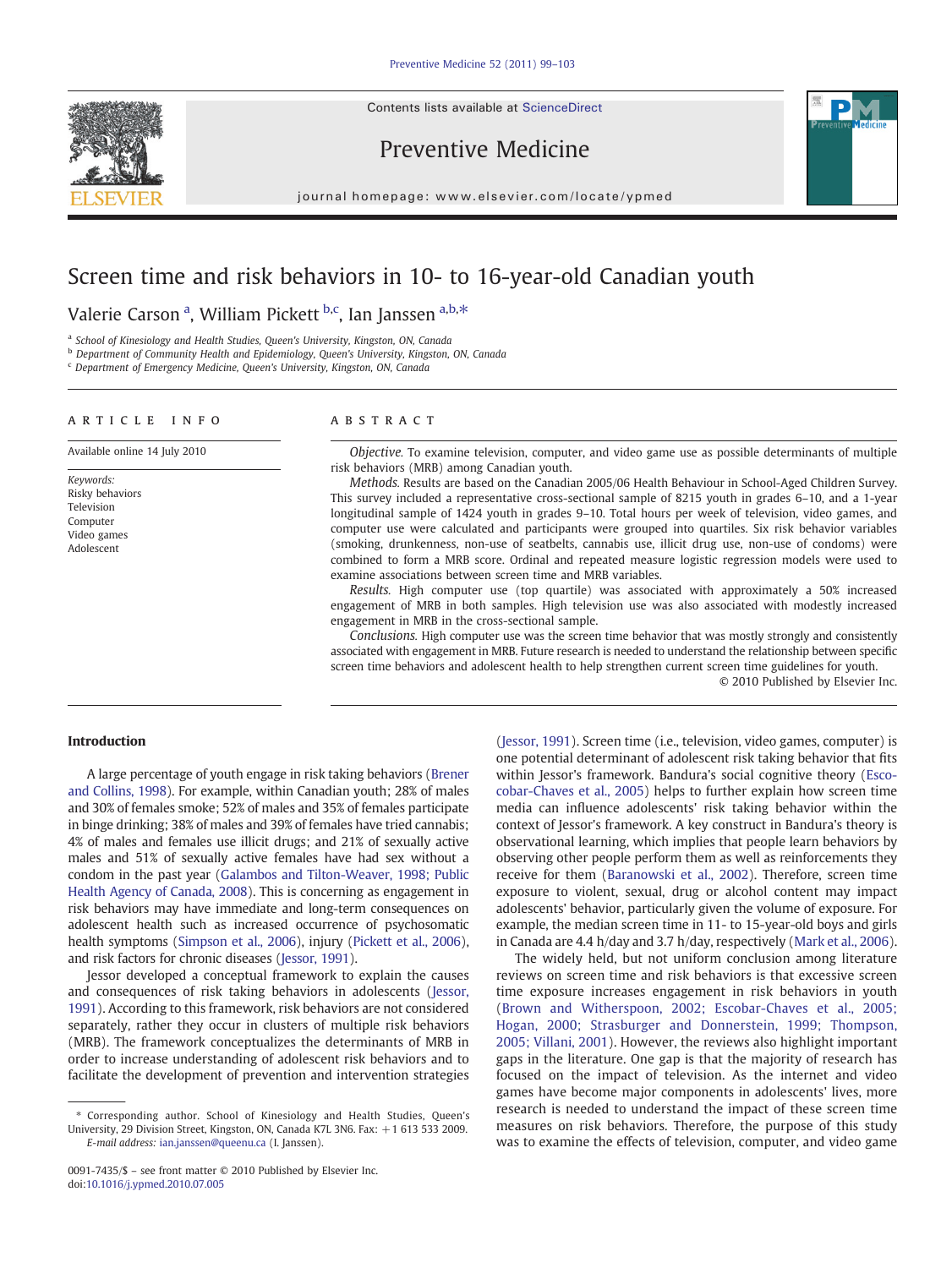use on MRB in youth. We had the opportunity to do so in a representative sample of Canadian youth.

#### **Methods**

#### **Participants**

The study is based on Canadian records from the 2005/06 Health Behaviour in School-aged Children Survey (HBSC). The HBSC is a World Health Organization sponsored cross-sectional survey that consists of a classroom based questionnaire about health behaviors, lifestyle factors, and demographics [\(Currie et al., 2001](#page-4-0)). The Canadian sample was designed according to the international HBSC protocol in that a cluster design was used with school class being the basic cluster, the distribution reflected the distribution of Canadians in grades 6–10, and the sample was selfweighted. Approximately 74% of the students selected consented to participate. The total sample consisted of 9672 students from across Canada. We excluded participants who did not respond to the measures of interest, leaving 8215.

In addition to the nationally representative cross-sectional survey, a one year prospective cohort was conducted in a non-representative sub-sample of 3300 grades 9–10 youth from the province of Ontario. Baseline measures were collected between January 2006 and May 2006, with identical follow-up questionnaires being answered 12 months after baseline. A total of 2031 students were successfully linked between the two time points and 1424 students had complete information on the measures of interest.

Ethics approval was obtained from the Queen's University General Research Ethics Board. Consent was obtained from the participating school boards, individual schools, parents, and students. Participation was voluntary.

#### MRB (Outcome)

Common risk behaviors assessed were current smoking (4 categories: "every day," "at least once a week, but not every day," "less than once a week," and "do not smoke"), lifetime drunkenness (5 categories: "never," "once," "2– 3times," "4-10 times," and " > 10 times"), current use of seatbelts (6 categories: "never travel by car," "usually there is no seat belt where I sit," "always," "often," "sometimes," and "never"), lifetime cannabis use (7 categories: "never," "1–2 times," "3–5 times," "6–9 times," "10–19 times," "20–39 times," and "40 or more times"), lifetime illicit drug use (7 categories: "never," "1–2 times," "3–5 times," "6–9 times," "10–19 times," "20–39 times," and "40 or more times"), and non-use of condoms during most recent sexual intercourse (3 categories: "I have never had sexual intercourse," "yes," and "no") ([Currie et al., 2001](#page-4-0)). Cannabis use, illicit drug use, and condom use were only assessed in grades 9– 10 students.

Responses for each item were given a point score based on meaningful cut-points that corresponded with frequency of engagement ("never" $= 0$ , "occasional"  $= 1$ , "frequent"  $= 2$ ). The points were summed for the various items to create a MRB score and this score was grouped into 3 categories: "never" (0 points in all grades), "occasional" (1–3 points in grades 6–8, 1–6 points in grades 9–10), and "frequent "(4–6 points in grades 6–8, 7–12 points in grades 9–10).

We validated the overall fit of the MRB scale in the sample by conducting a confirmatory factor analysis for categorical indicators using M-Plus (version 5, Los Angeles, CA). The comparative fit index (CFI) and the Tucker–Lewis index (TLI) were used to assess the total variance accounted for by the model, where values higher than 0.90 were sought ([Klien, 2005\)](#page-4-0). The root mean square error of approximation (RMSEA) was used to assess the residual variance, where values lower than .10 were sought [\(Klien, 2005\)](#page-4-0). For the MRB scale:  $CFI = 0.991$ ;  $TLI = 0.989$ ; and  $RMSEA = 0.038$  indicating excellent properties of fit for the scale.

#### Screen time (exposure)

The amount of hours spent watching television, playing video games, and using the computer per weekday and weekend were determined using 6 questions ([Currie et al., 2001](#page-4-0)). For each question there were 9 response options: "none at all," "30 min/day," "1 h," "2 h," "3 h," "4 h," "5 h," "6 h," and "7 or more hours a day." Weighted means for weekday and weekend use were used to calculate the total hours per week. Each screen time measure was then split into quartiles. A previous validation study reported that a brief questionnaire used to measure television viewing time, similar to that used in HBSC, was significantly correlated ( $r = 0.47$ ) with television viewing time measured by a weekly detailed log among 11–15 year olds ([Schmitz et al.,](#page-4-0) [2004](#page-4-0)).

#### Covariates

#### Demographics

Participants were subdivided into grades 6–8 (primary school) and grades 9–10 (high school). Gender differences were explored.

#### Physical activity

After being given a definition and common examples of physical activities, participants were asked two questions regarding the number of days they were active for at least 60 min in the past week and a typical week. The responses from the two questions were averaged ([Prochaska et al., 2001](#page-4-0)).

#### Socioeconomic status (SES)

The family affluence scale was used to assess SES. Participants were divided into 3 categories (low, medium, high) based on 4 indicators of family wealth (car ownership, bedroom sharing, holiday travel, and computer ownership) [\(Currie et al., 2001\)](#page-4-0).

#### Family structure

Participants were asked a question about who they lived with most of the time and the following groups were created: both parents, single parent, parent and step parent, and other ([Griesbach et al., 2003\)](#page-4-0).

#### Parent trust and communication

Participants were asked questions on the following domains: ease of talking to mother, ease of talking to father, parents understand me, have happy home life, parents trust me, and what parents think of me is important. There was a 5-point response scale for each question and participants were divided into 3 categories (low, medium, high) based on a summary score ([Currie et al., 2001](#page-4-0)).

#### Statistical analysis

Analyses were completing using SAS version 9.2 (SAS Institute Inc., Cary, NC). For the cross-sectional sample, ordinal multiple logistic regression models were used to estimate the relative odds of engagement in MRB (occasional or frequent vs. never). Analyses were run separately for grades 6– 8 and 9–10 students. For the longitudinal sample, a repeated measure multiple logistic regression model was conducted based on the pre- and posttest measures to calculate the cumulative odds ratios (ORs). Based on assumptions of confounding [\(Rothman et al., 2008](#page-4-0)) as well as previous literature on risk behaviors [\(Galambos and Tilton-Weaver, 1998; Janssen et](#page-4-0) [al., 2007; Pickett et al., 2006; Simpson et al., 2006](#page-4-0)); grade, gender, physical activity, SES, family structure, and parent trust/communication were considered as potential confounders for the regression models. A backwards deletion procedure was used to select the confounders. Gender and grade were forced into the models as they are known confounders. Physical activity, SES, family structure, parent trust/communication were also entered; and physical activity, SES, family structure were removed based on changes of less than 10% in the main effects [\(Rothman et al., 2008](#page-4-0)). Error estimates and 95% confidence intervals (CI) were adjusted for using the SURVEYLOGISTIC (cross-sectional analysis) and GENMOD (longitudinal analysis) procedures to account for the clustering by school class. Because the MRB were not rare outcomes, the ORs obtained from logistic regression do not approximate relative risk. Therefore, rate ratios (RRs) were derived by adjusting the ORs for the proportion of the outcome in the referent groups  $(P_0)$  as follows:  $RR = OR/$  $((1-P_0)+(P_0\times$ OR)) [\(Zhang and Yu, 1998\)](#page-4-0).

#### Results

Participant characteristics are in [Tables 1 to 3](#page-2-0). The average age of the participants was 12.9 (1.0 SD) years within the grades 6–8 crosssectional sample, 15.3 (0.6 SD) years within the grades 9–10 crosssectional sample, and 15.2 (0.6 SD) years within the grades 9–10 longitudinal sample. The median weekly hours of television, computer, and video games were 18, 7, and 7 within the grades 6–8 crosssectional sample; 16, 14, and 4.5 within the grades 9–10 cross-sectional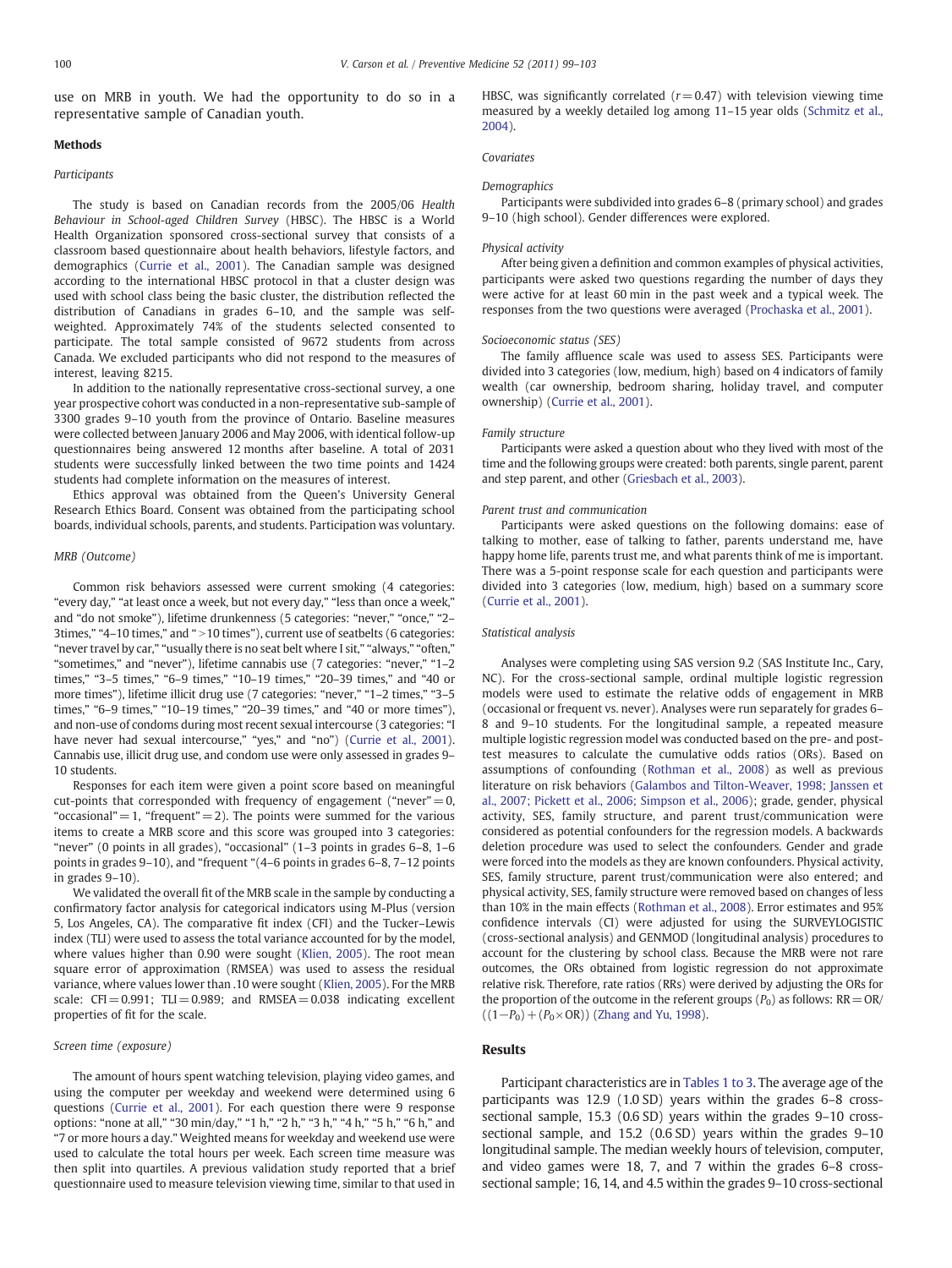#### <span id="page-2-0"></span>Table 1

Participant characteristics for the Canadian 2005/06 Health Behaviour in School-Aged Children Survey.

|                        | Cross-<br>sectional<br>sample |         | Cross-<br>sectional<br>sample |         | Longitudinal<br>sample      |         |
|------------------------|-------------------------------|---------|-------------------------------|---------|-----------------------------|---------|
|                        | Grades 6-8<br>$(n=4671)$      |         | Grades 9-10<br>$(n=3544)$     |         | Grades 9-10<br>$(n = 1424)$ |         |
| Variable               | $\boldsymbol{n}$              | Percent | $\boldsymbol{n}$              | Percent | $\boldsymbol{n}$            | Percent |
| Sex                    |                               |         |                               |         |                             |         |
| Male                   | 2177                          | 46.6    | 1630                          | 46.0    | 618                         | 43.4    |
| Female                 | 2494                          | 53.4    | 1914                          | 54.0    | 806                         | 56.6    |
| Grade                  |                               |         |                               |         |                             |         |
| 6                      | 1429                          | 30.6    | -                             |         |                             |         |
| $\overline{7}$         | 1546                          | 33.1    |                               |         |                             |         |
| 8                      | 1696                          | 36.3    |                               |         |                             |         |
| 9                      |                               |         | 1896                          | 53.5    | 772                         | 54.2    |
| 10                     |                               |         | 1648                          | 46.5    | 652                         | 45.8    |
| Parent trust and       |                               |         |                               |         |                             |         |
| communication          |                               |         |                               |         |                             |         |
| Low                    | 1630                          | 34.9    | 1201                          | 33.9    | 403                         | 28.3    |
| Medium                 | 1523                          | 32.6    | 1216                          | 34.3    | 495                         | 34.8    |
| High                   | 1518                          | 32.5    | 1127                          | 31.8    | 526                         | 36.9    |
| Family structure       |                               |         |                               |         |                             |         |
| Both parents           | 2966                          | 63.5    | 2336                          | 65.9    | 953                         | 66.9    |
| Single parent          | 817                           | 17.5    | 588                           | 16.6    | 222                         | 15.6    |
| Parent and step parent | 430                           | 9.2     | 383                           | 10.8    | 124                         | 8.7     |
| Other                  | 458                           | 9.8     | 237                           | 6.7     | 125                         | 8.8     |
| Socioeconomic status   |                               |         |                               |         |                             |         |
| Low                    | 439                           | 9.4     | 305                           | 8.6     | 103                         | 7.2     |
| Medium                 | 1817                          | 38.9    | 1414                          | 39.9    | 588                         | 41.3    |
| High                   | 2415                          | 51.7    | 1825                          | 51.5    | 733                         | 51.5    |
| Physical activity      |                               |         |                               |         |                             |         |
| $0-1 h$ /week          | 187                           | 4.0     | 249                           | 7.0     | 182                         | 12.8    |
| $1.5 - 3 h$            | 930                           | 19.9    | 829                           | 23.4    | 355                         | 24.9    |
| $3.5 - 5h$             | 1569                          | 33.6    | 1233                          | 34.8    | 471                         | 33.1    |
| $5.5 - 7h$             | 1985                          | 42.5    | 1233                          | 34.8    | 416                         | 29.2    |

sample; and 21, 18, and 6.5 within the grades 9–10 longitudinal sample (Table 2). Within the cross-sectional sample, the prevalence of grades 9–10 youth who occasionally or frequently engaged in MRB was significantly higher than in grades 6–8 youth ([Table 3](#page-3-0)).

The associations between screen time and MRB in the crosssectional sample are shown in [Table 4.](#page-3-0) For grades 6–8 students, the prevalence of participants who occasionally and frequently engaged in MRB increased across television, computer, and video game quartiles  $(P_{trend} \le 0.01)$ . For the logistic regression analyses adjusted for confounders, grades 6–8 youth in the highest television ( $RR = 1.15$ , 95% CI: 1.09–1.20), computer (RR=1.29, 95% CI: 1.24–1.34), and video game (RR  $=$  1.09, 95% CI: 1.01–1.56) quartiles were significantly more likely to be occasional multiple risk engagers than youth in the lowest quartiles. Similar observations were made for frequent engagement in MRB, with the exception of video game use.

For the cross-sectional sample of grades 9–10 youth, the prevalence of participants who occasionally and frequently engaged in MRB increased across television and computer quartiles ( $P_{\text{trend}} \leq 0.02$ ). There were similar findings for logistic regression analyses that were adjusted for confounders. For example, grades 9–10 youth in the highest television quartile were 30% (95% CI: 9–53%) more likely to frequently engage in MRB and grades 9–10 youth in the highest computer use quartile were 53% (95% CI: 29–77%) more likely to frequently engage in MRB than youth in the lowest quartiles. There was no relationship between video game use and MRB in this age group  $(P_{trend} > 0.8,$  [Table 4\)](#page-3-0).

To confirm the cross-sectional observations, a repeated measures analysis was performed in the longitudinal sub-sample of grades 9–10 youth ([Table 5](#page-4-0)). Youth in the highest computer quartile were 56% (95% CI: 35–76%) more likely to be occasional/frequent multiple risk engagers than youth in the lowest computer quartile.

#### Table 2

Descriptive information on screen time behaviours for the Canadian 2005/06 Health Behaviour in School-Aged Children Survey.

| Variable                            | 25 <sup>th</sup> | 50 <sup>th</sup> | 75 <sup>th</sup> |  |  |
|-------------------------------------|------------------|------------------|------------------|--|--|
|                                     | percentile       | percentile       | percentile       |  |  |
| Cross-sectional sample: grades      |                  |                  |                  |  |  |
| $6-8(n=4671)$                       |                  |                  |                  |  |  |
| Television (h/week)                 | 9.0              | 18.0             | 27.0             |  |  |
| Computer (h/week)                   | 3.5              | 7.0              | 18.0             |  |  |
| Video games (h/week)                | 2.5              | 7.0              | 17.0             |  |  |
| Cross-sectional sample: grades 9-10 |                  |                  |                  |  |  |
| $(n=3544)$                          |                  |                  |                  |  |  |
| Television (h/week)                 | 9.0              | 16.0             | 25.0             |  |  |
| Computer (h/week)                   | 5.0              | 14.0             | 23.0             |  |  |
| Video games (h/week)                | $\Omega$         | 4.5              | 16.0             |  |  |
| Longitudinal sample: grades 9-10    |                  |                  |                  |  |  |
| $(n=1424)$                          |                  |                  |                  |  |  |
| Television (h/week)                 | 13.1             | 21.0             | 29.0             |  |  |
| Computer (h/week)                   | 9.0              | 18.0             | 28.0             |  |  |
| Video games (h/week)                | 1.0              | 6.5              | 17.0             |  |  |

#### Discussion

This study examined the effects of television, computer, and video game use on MRB in large cross-sectional and longitudinal samples of youth. High computer use was associated with approximately a 50% increased risk of engagement in MRB both samples. High television use was also associated with modestly increased engagement in MRB in the cross-sectional sample. Video game was not related to MRB in either sample.

Our findings are consistent with literature reviews on screen time and risk behaviors in youth which have concluded that screen time exposure to advertising, violent, sexual, drug or alcohol related content influences behaviors ([Brown and Witherspoon, 2002;](#page-4-0) [Escobar-Chaves et al., 2005; Hogan, 2000; Strasburger and Donner](#page-4-0)[stein, 1999; Thompson, 2005; Villani, 2001](#page-4-0)). This conclusion is consistent with the concept of observational learning in Bandura's social cognitive theory ([Baranowski et al., 2002](#page-4-0)).

The majority of previous research on the impact of screen time exposure on MRB has focused on television. By examining the impact of videogame and computer use, the present study addresses a meaningful gap. Interestingly, we found that high computer use was the screen time behavior that was mostly strongly and consistently associated with engagement in MRB. This finding may be explained by more established censorship protocols (i.e., rating systems, warnings, etc.) for television, movies, and video games than for internet use on the computer [\(Brown and Witherspoon, 2002\)](#page-4-0). Although parents can place controls on internet usage in their homes, most youth are more computer savvy then their parents ([Villani, 2001\)](#page-4-0). The internet provides access to pornography and other sexual content [\(Brown and](#page-4-0) [Witherspoon, 2002\)](#page-4-0) as well as advertising for alcohol and tobacco [\(Brown and Witherspoon, 2002; Escobar-Chaves et al., 2005\)](#page-4-0). In addition, the internet can serve as an information source for various health behaviors, and the information that is provided is not always accurate [\(Brown and Witherspoon, 2002](#page-4-0)).

This study provides information on the dose–response relationship between screen time and MRB, which has implications on screen time guidelines. Both American and Canadian pediatric associations recommend a maximum of 2 h of screen time per day for children and adolescents ([American Academy of Pediatrics, 2001; Nieman, 2003](#page-4-0)). Although participants within the 2nd to 4th quartiles of screen time in our sample exceeded these guidelines, in most cases clinically and statistically significant increased risks of MRB were only observed in the last quartiles. This suggests that the current screen time guidelines do not accurately coincide with significant increases in MRB. It should also be noted that the current guidelines focus on overall screen time; they are not specific to different types of screen time behaviors. The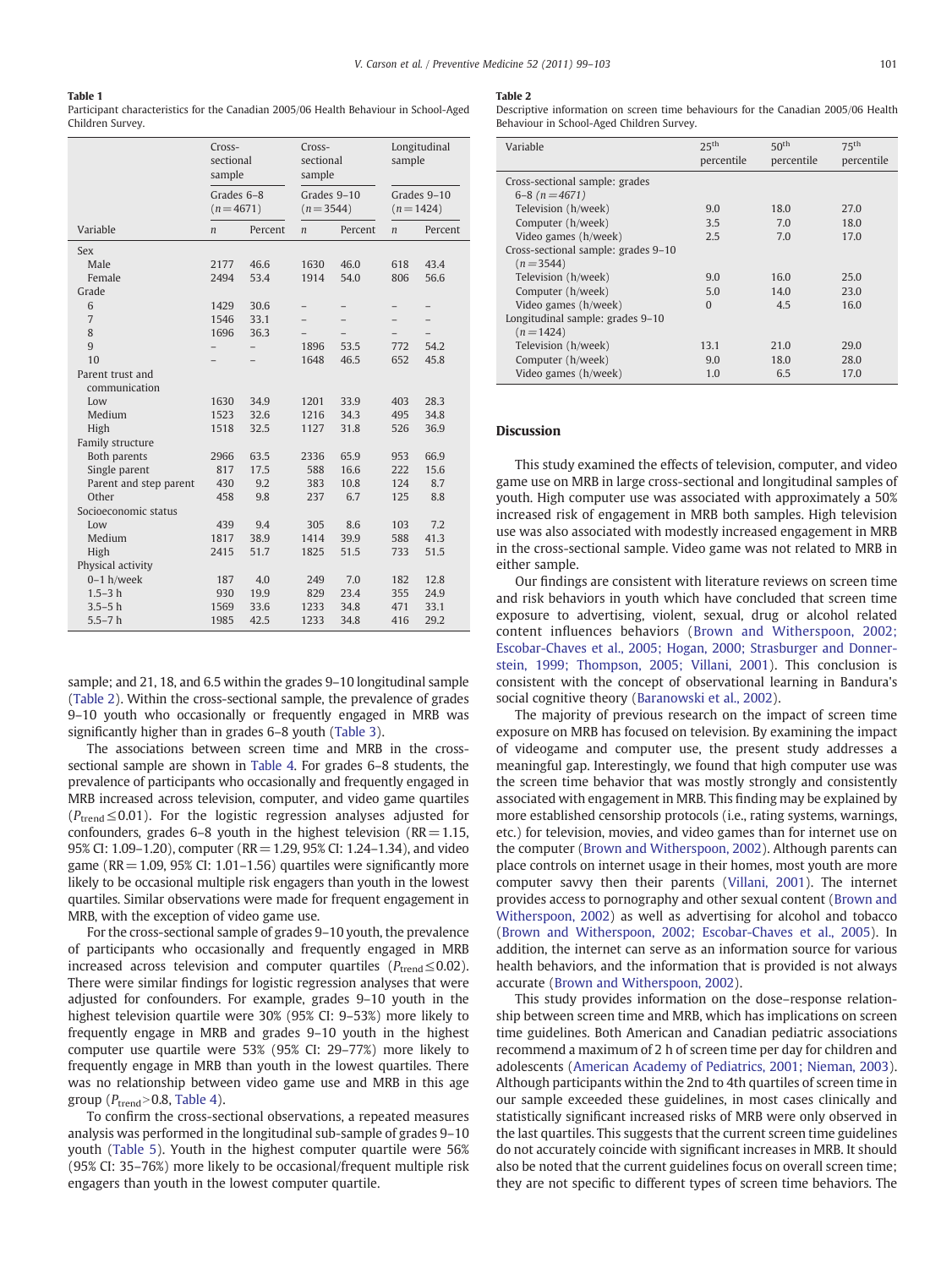# <span id="page-3-0"></span>Table 3

Prevalence (%) of engagement in MRB for the Canadian 2005/06 Health Behaviour in School-Aged Children Survey.

| Variable             |                          | Cross-sectional          |                           |       | Cross-sectional |                           |       | Longitudinal <sup>a</sup> |                  |  |
|----------------------|--------------------------|--------------------------|---------------------------|-------|-----------------|---------------------------|-------|---------------------------|------------------|--|
|                      | Grades 6-8<br>$(n=4671)$ |                          | Grades 9-10<br>$(n=3544)$ |       |                 | Grades 9-10<br>$(n=1424)$ |       |                           |                  |  |
|                      | Never                    | Occasional               | Frequent                  | Never | Occasional      | Frequent                  | Never | Occasional                | Frequent         |  |
| MRB scale            | 62.1                     | 33.2                     | 4.7                       | 35.6  | 54.0            | $10.4^{b}$                | 30.6  | 57.7                      | 11.7             |  |
| Smoking              | 93.7                     | 4.6                      | 1.7                       | 85.2  | 9.7             | 5.1 <sup>b</sup>          | 86.0  | 9.0                       | 5.0              |  |
| <b>Drunkenness</b>   | 83.2                     | 8.4                      | 8.4                       | 52.7  | 14.7            | 32.6 <sup>b</sup>         | 41.2  | 13.7                      | 45.1 $c$         |  |
| Non-use of seatbelts | 70.6                     | 17.7                     | 11.7                      | 66.4  | 20.8            | 12.8 <sup>b</sup>         | 71.6  | 19.1                      | 9.3 <sup>c</sup> |  |
| Cannabis use         | $-$                      | $\qquad \qquad -$        | $-$                       | 66.6  | 9.7             | 23.7                      | 57.9  | 9.1                       | 33.0 $C$         |  |
| Other drug use       | $\qquad \qquad -$        | $\qquad \qquad -$        | $-$                       | 83.8  | 9.8             | 6.4                       | 83.5  | 8.6                       | 7.9              |  |
| Non-use of condoms   | $\qquad \qquad -$        | $\overline{\phantom{0}}$ |                           | 78.6  | 16.2            | 5.2                       | 72.2  | 20.4                      | 7.4              |  |

<sup>a</sup> Based on the measures obtained in the follow-up survey.

<sup>b</sup> Significant differences in MRB between the cross-sectional grades 6–8 sample and the cross-sectional grades 9–10 sample ( $p$ <0.05).

 $c$  Significant differences in MRB between the cross-sectional grades 9–10 sample and the longitudinal grades 9–10 samples ( $p<0.05$ ).

present study indicates that different types of screen time behaviors have different implications for health in adolescents. Therefore, future research should examine specific screen time behaviors and adolescent health in an effort to strengthen the evidence informing screen time guidelines.

that consideration should be given to limiting excessive computer use. Also, further research is needed to understand the impact of specific screen time behaviors on the health of adolescents to help strengthen current screen time guidelines.

#### Study limitations and strengths

In addition to examining different screen time behaviors, strengths of this study include the large population-based sample that is representative of Canadian adolescents and the use of a confirmatory longitudinal analysis. Limitations of the study include the use of selfreport data on both the screen time and MRB measures. The responses may have been biased to provide socially desirable responses, which may have resulted in over or under estimates of the true associations. Finally, the HBSC survey did not assess the specific content that participants were exposed to during their screen time engagement.

### Conclusion

Excessive screen time use, especially computer use, was a determinant of engagement in MRB in youth. These findings suggest

#### Conflict of interest statement

The authors declare that there are no conflicts of interest.

#### Acknowledgments

This study was supported by research agreements with the Canadian Institutes of Health Research (operating grants: 2004MOP 84478 and 2004MOP-CHI-128223-C) and the Public Health Agency of Canada (contract: HT089-05205/001/SS) which funds the Canadian version of the World Health Organization—Health Behaviour in School-Aged Children Survey (WHO-HBSC). The WHO-HBSC is a WHO/Euro collaborative study. International Coordinator of the 2005–2006 study: Candace Currie, University of Edinburgh, Scotland; Data Bank Manager: Oddrun Samdal, University of Bergen, Norway. This publication reports data solely from Canada (Principal

#### Table 4

Prevalence (%) and rate ratios (95% CI) for engagement in MRB in the cross-sectional sample according to television, computer, and video game use within the Canadian 2005/06 Health Behaviour in School-Aged Children Survey.

| Screen time | Grades 6–8                |                           |                                                 |                           | Grades 9-10               |                           |                           |                           |
|-------------|---------------------------|---------------------------|-------------------------------------------------|---------------------------|---------------------------|---------------------------|---------------------------|---------------------------|
| measure     | Occasional ( $n = 1549$ ) |                           | Occasional ( $n = 1910$ )<br>Frequent $(n=218)$ |                           |                           | Frequent ( $n = 369$ )    |                           |                           |
|             | Prevalence                | RR (95% CI)               | Prevalence                                      | RR (95% CI)               | Prevalence                | RR (95% CI)               | Prevalence                | RR (95% CI)               |
| Television  |                           |                           |                                                 |                           |                           |                           |                           |                           |
| Quartile 1  | 22.2                      | 1.00                      | 24.8                                            | 1.00                      | 26.1                      | 1.00                      | 25.2                      | 1.00                      |
| Quartile 2  | 20.7                      | $1.01(0.95-1.08)$         | 16.5                                            | $0.86(0.69-1.03)$         | 22.4                      | $1.06(0.91-1.21)$         | 23.6                      | $1.14(0.91 - -1.38)$      |
| Quartile 3  | 27.2                      | $1.10(1.04-1.16)$         | 22.5                                            | $0.96(0.81 - 1.10)$       | 28.2                      | $1.13(1.01-1.26)$         | 24.7                      | $1.09(0.89 - 1.31)$       |
| Quartile 4  | 29.9                      | $1.15(1.09-1.20)$         | 36.2                                            | $1.15(1.02-1.26)$         | 23.3                      | $1.17(1.03 - 1.32)$       | 26.5                      | $1.30(1.09-1.53)$         |
|             | $P_{\text{trend}}$ < 0.01 | $P_{\text{trend}}$ < 0.01 | $P_{\text{trend}}$ < 0.01                       | $P_{\text{trend}} = 0.02$ | $P_{\text{trend}} = 0.02$ | $P_{\text{trend}} = 0.01$ | $P_{\text{trend}}$ < 0.01 | $P_{\text{trend}} = 0.01$ |
| Computer    |                           |                           |                                                 |                           |                           |                           |                           |                           |
| Quartile 1  | 24.4                      | 1.00                      | 19.3                                            | 1.00                      | 16.9                      | 1.00                      | 17.6                      | 1.00                      |
| Quartile 2  | 21.9                      | $1.07(1.00-1.13)$         | 18.8                                            | $1.08(0.90-1.23)$         | 22.0                      | $1.16(1.01-1.30)$         | 21.9                      | $1.11(0.89 - 1.37)$       |
| Quartile 3  | 26.6                      | $1.19(1.13 - 1.24)$       | 22.5                                            | $1.18(1.00-1.29)$         | 28.7                      | $1.26(1.11-1.40)$         | 23.6                      | $1.07(0.84 - 1.30)$       |
| Quartile 4  | 27.1                      | $1.29(1.24-1.34)$         | 39.4                                            | $1.39(1.30-1.46)$         | 32.4                      | $1.52(1.37-1.67)$         | 36.9                      | $1.53(1.29-1.77)$         |
|             | $P_{\text{trend}}$ < 0.01 | $P_{\text{trend}}$ < 0.01 | $P_{\text{trend}}$ < 0.01                       | $P_{\text{trend}} = 0.01$ | $P_{\text{trend}}$ < 0.01 | $P_{\text{trend}}$ < 0.01 | $P_{\text{trend}}$ < 0.01 | $P_{\text{trend}}$ < 0.01 |
| Video games |                           |                           |                                                 |                           |                           |                           |                           |                           |
| Quartile 1  | 20.4                      | 1.00                      | 19.7                                            | 1.00                      | 32.9                      | 1.00                      | 31.7                      | 1.00                      |
| Quartile 2  | 22.7                      | $1.01(0.93 - 1.08)$       | 21.1                                            | $1.03(0.86-1.18)$         | 20.5                      | $0.91(0.79-1.04)$         | 23.3                      | $1.08(0.89-1.29)$         |
| Quartile 3  | 27.6                      | $1.01(0.93 - 1.08)$       | 26.2                                            | $1.02(0.81 - 1.17)$       | 21.8                      | $0.89(0.77-1.03)$         | 22.8                      | $1.01(0.79-1.23)$         |
| Quartile 4  | 29.3                      | $1.09(1.01-1.56)$         | 33.0                                            | $1.14(0.99 - 1.27)$       | 24.8                      | $1.01(0.87 - 1.14)$       | 22.2                      | $1.01(0.79-1.25)$         |
|             | $P_{\text{trend}}$ < 0.01 | $P_{\text{trend}} = 0.02$ | $P_{\text{trend}} = 0.01$                       | $P_{\text{trend}} = 0.67$ | $P_{\text{trend}} = 0.55$ | $P_{\text{trend}} = 0.88$ | $P_{\text{trend}} = 0.97$ | $P_{\text{trend}} = 0.97$ |

RR (95% CI) = rate ratio (95% confidence interval). Rate ratios were adjusted for sex, grade, and parent trust and communication.